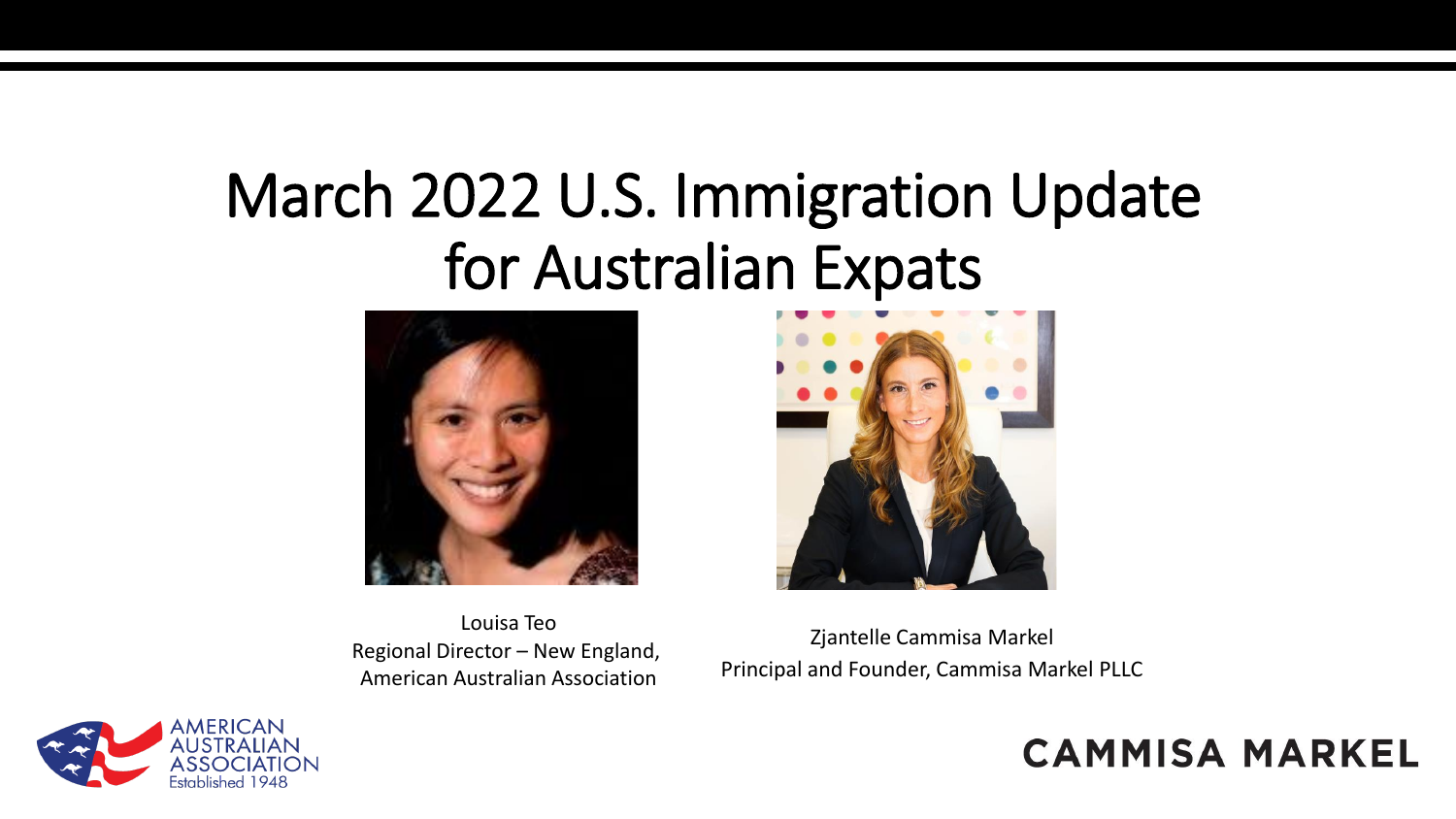Topics Previously Covered in AAA Webinar Series:

- Furlough and Unpaid Leave **Webinar April 6, 2020**
- Long-dated I-94s and Filing an Additional LCA **Webinar December 15, 2020**
- RFEs and Filing I-129 Extension or Change of Employer Petition within the U.S. for E-3s **Webinar July 28, 2020 and March 16, 2021**
- Green Card Holders Outside of the U.S. for More Than 6 Months **Webinar March 16, 2021**
- E-3 Premium Processing **Webinar March 16, 2021**
- Social Media Foot Print and Immigration **– Webinar May 4, 2021**
- Visa re-validation **– Webinar October 25, 2021**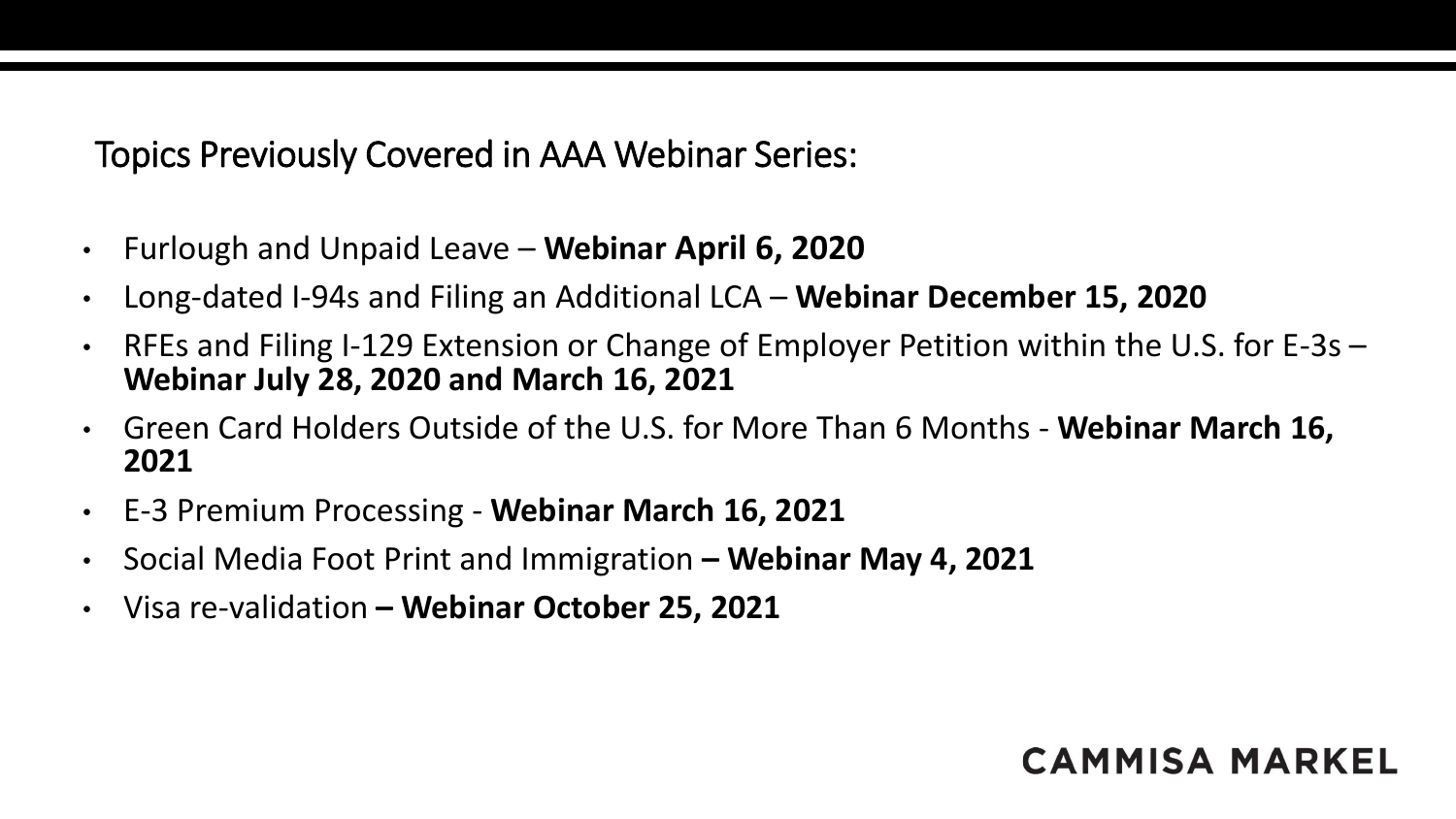# Tonight We Will Discuss…

- Automatic Work Authorization for E-1,E-2, E-3 and L-1 Spouses
	- Can My Dependent Children Work Once They Reach a Certain Age?
	- What About Work Authorization for H-4, O-3, F-2, J-2, and P-2 Visa Holders?
- Updated USCIS Guidance on O-1Bs in Motion Picture and Television
- Australian Entry Requirements
- US Entry Requirements
- H-1B vs E-3 for Australian Professionals
- US Visa Consequences of Alcohol-Related Offences
- E-3 Visa Processing Times
- Overview of Green Card and Citizenship Processing Times (No AP on EADS)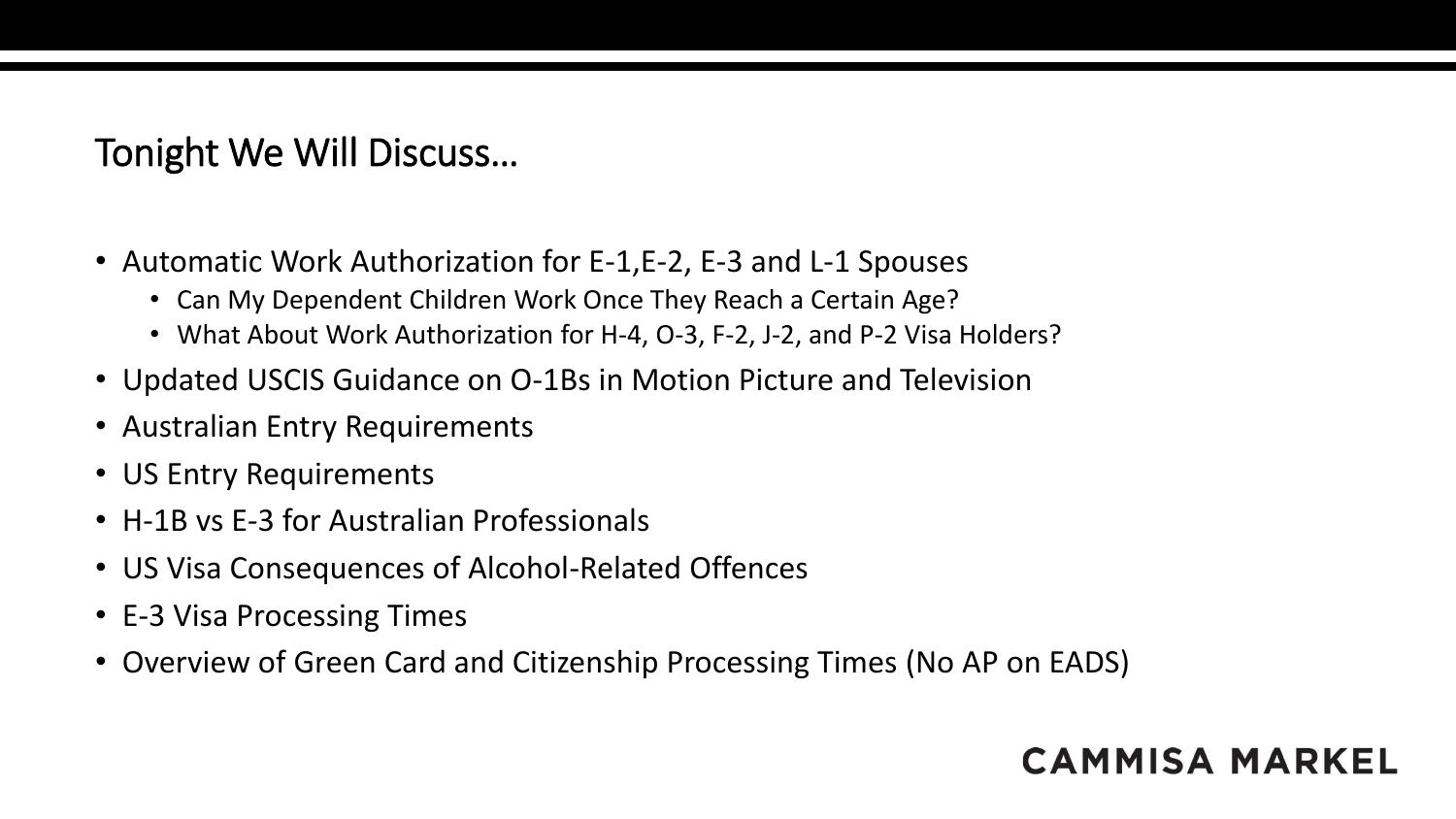### Ukraine

Ukraine has been designated Temporary Protected Status (TPS) for 18 months.

Individuals eligible for TPS must have continuously resided in the U.S. since March 1, 2022. Those who attempt to travel to the US after March 1, 2022 will not be eligible. If eligible for TPS:

- Not removable from US
- Can obtain employment authorization
- May be granted travel authorization

Other options for Ukrainians abroad:

• Poland, Germany, Hungary, Israel, Belgium, Netherlands, Mexico.

Entering the US:

- Can only enter with a visa (cannot enter with visa waiver must obtain B2).
- Once in the US, if not here before March 1, 2022, options include change of status to a work visa, or extension of B2, or other petition such as family-based but there is no specific exception for Ukrainians.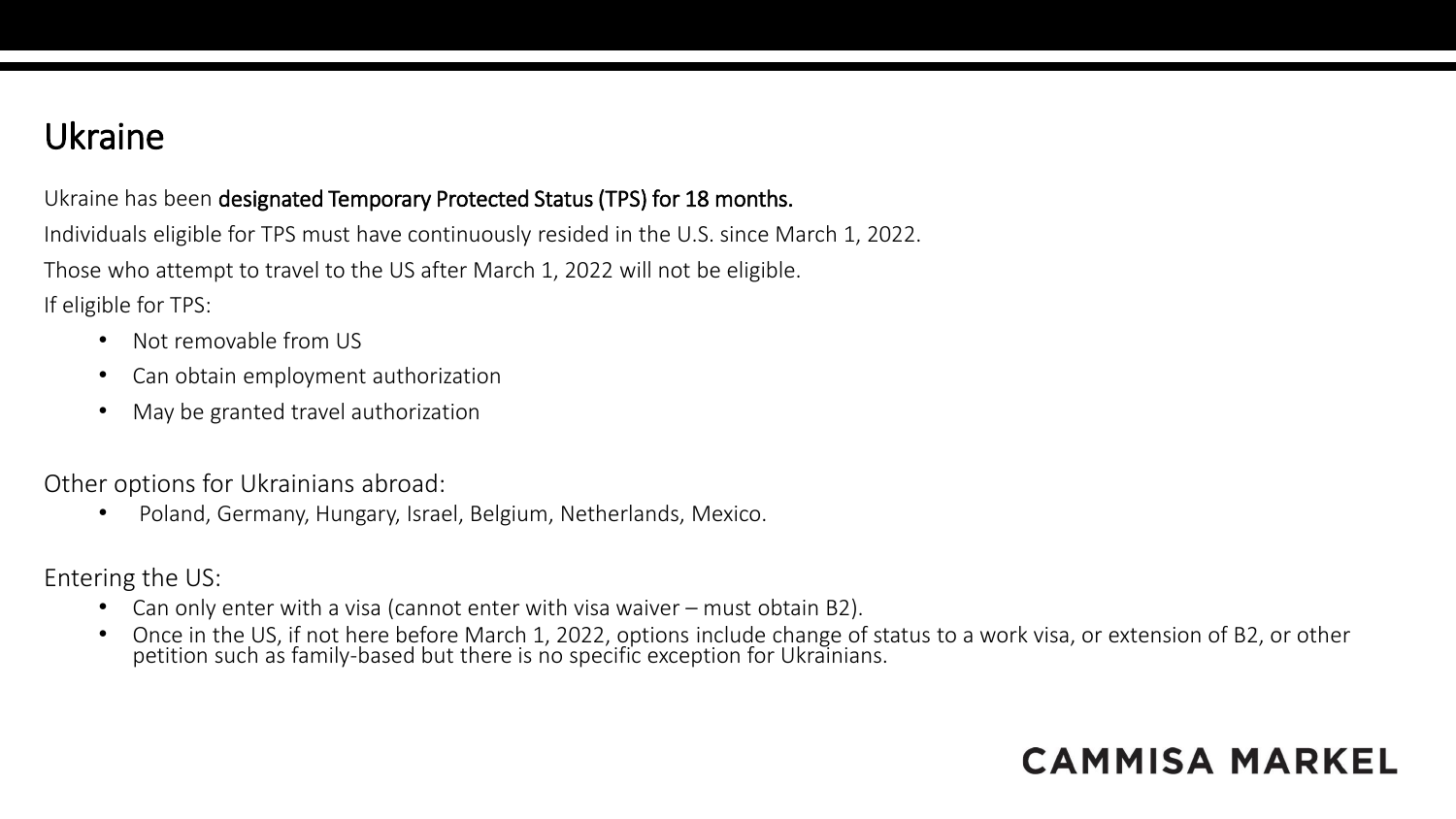### Automatic Work Authorization for E-1,E-2, E-3 and L-1 Spouses

- From January 31, 2022, all E and L dependent spouses entered into the US will have work authorization incidental to status by virtue of new I94 admission code.
	- E and L spouses and will now be admitted in the below-listed codes:
		- E-1S Spouse of E-1
		- $E-2S -$  Spouse of E-2
		- · E-3S Spouse of E-3
		- L-2S Spouse of L-1A or B
- Only applies to those who have entered the US after January 31, 2022 and have the new admission code annotated on I94.
- If you entered before January 31, 2022 need to travel abroad and re-enter the US to get new code.
- When entering the US, make sure you advise the CBP officer of the admission code you should be issued take our email alert when you travel.
- If you entered after January 31, 2022 and were given the incorrect I94 you need to have I94 corrected through CBP deferred inspections at port of entry. We can help with this!
- What do you need to show your employer for automatic work authorization:
	- 1. Passport
	- 2. Visa
	- 3. I-94 (as annotated with an above-listed admission code)
- Take passport, 194 and marriage certificate when applying for SSN.
- No work authorization for E and L dependent children.
	- $F-1Y Child$  of  $F-1$
	- $F-2Y Child$  of  $F-2$
	- $F-3Y Child of F-3$
	- $1-2Y$  Child of L-1A or B

#### **Most Recent I-94**

Admission (I-94) Record Number: 766481679A2 Most Recent Date of Entry: 2022 February 10 **Class of Admission: E3S Admit Until Date: 02/09/2024** 

Notice Type: Approval Notice Class: E3S Valid from 02/01/2022 to 03/22/2022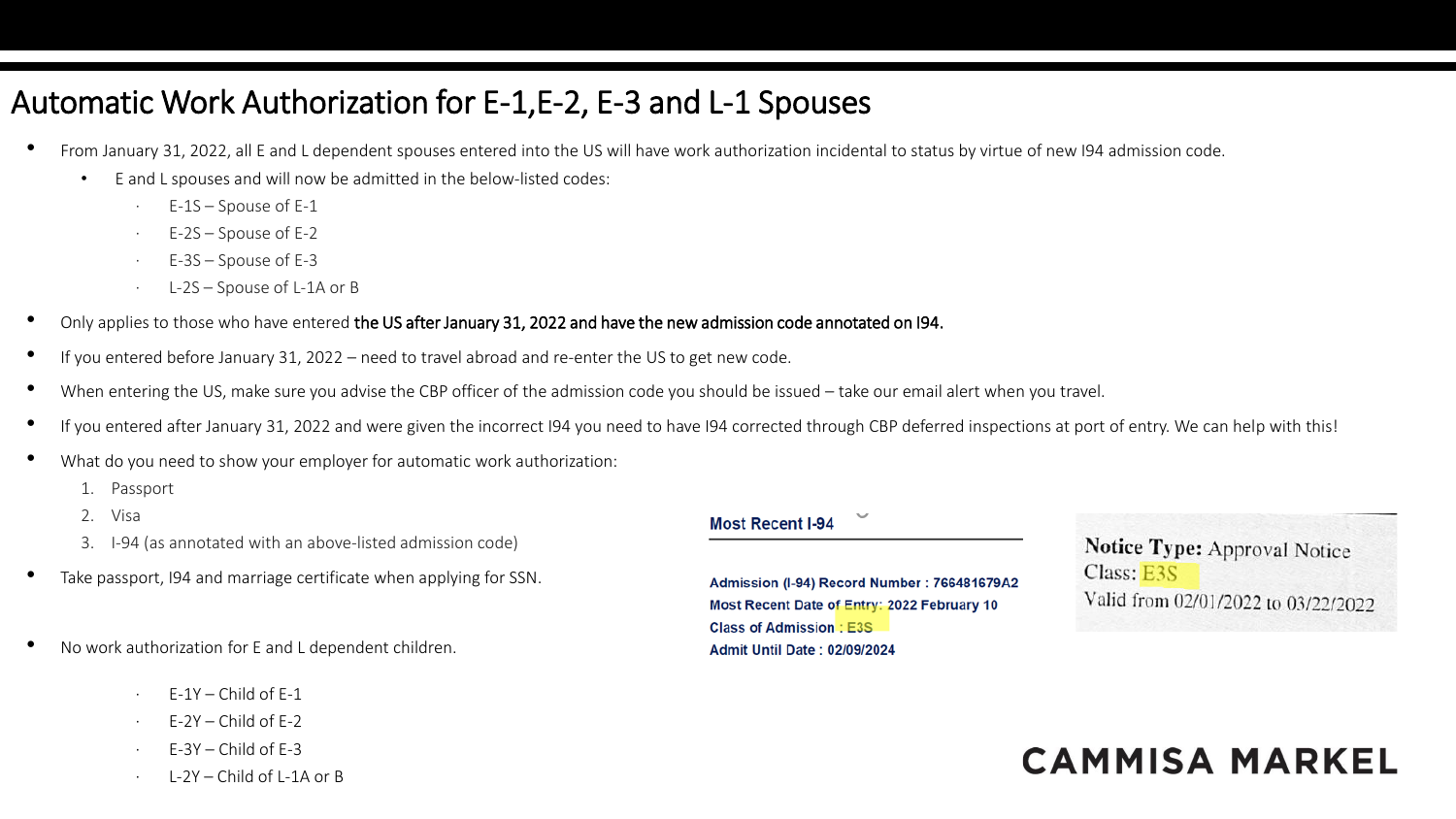#### What About Work Authorization for H-4, O-3, F-2, J-2, and P-2 Visa Holders?

#### H-4 Dependent Spouses (Spouses of H-1B, H-1A, H-2A, H-2B or H-3 Visa Holders)

- Spouses of H-1B visa holders are not allowed to work unless and until the primary H-1B holder spouse has an approved I-140 green card petition. In which case need to apply for EAD.
- Can take advantage of the automatic extension of work authorization to minimize gaps.
- Spouses of H-1A, H-2A, H-2B or H-3 visa holders are not allowed to work in the U.S.

#### Automatic Extension of EADS

E and L spouses and H-4s automatically qualify for automatic extension of their valid EAD for 180 days beyond the date of the EAD expiration if the nonimmigrant spouse:

- 1. Timely files a Form I-765 EAD renewal application to USCIS before the current EAD expires; and
- 2. Continues to maintain dependent status beyond the expiration of the existing EAD, as evidenced on their I-94 record (i.e. I94 expiry is in more than 180 days).

#### Note that the validity of the expired EAD will be extended until the earliest of the following:

- 180 days following the EAD expiration;
- The expiration of I-94 record; or
- When a final decision is made by USCIS on the EAD renewal application.
- J-2 Visa holders need to apply for EAD.
- No work authorization for O-3, F-2, P-2 visa holders.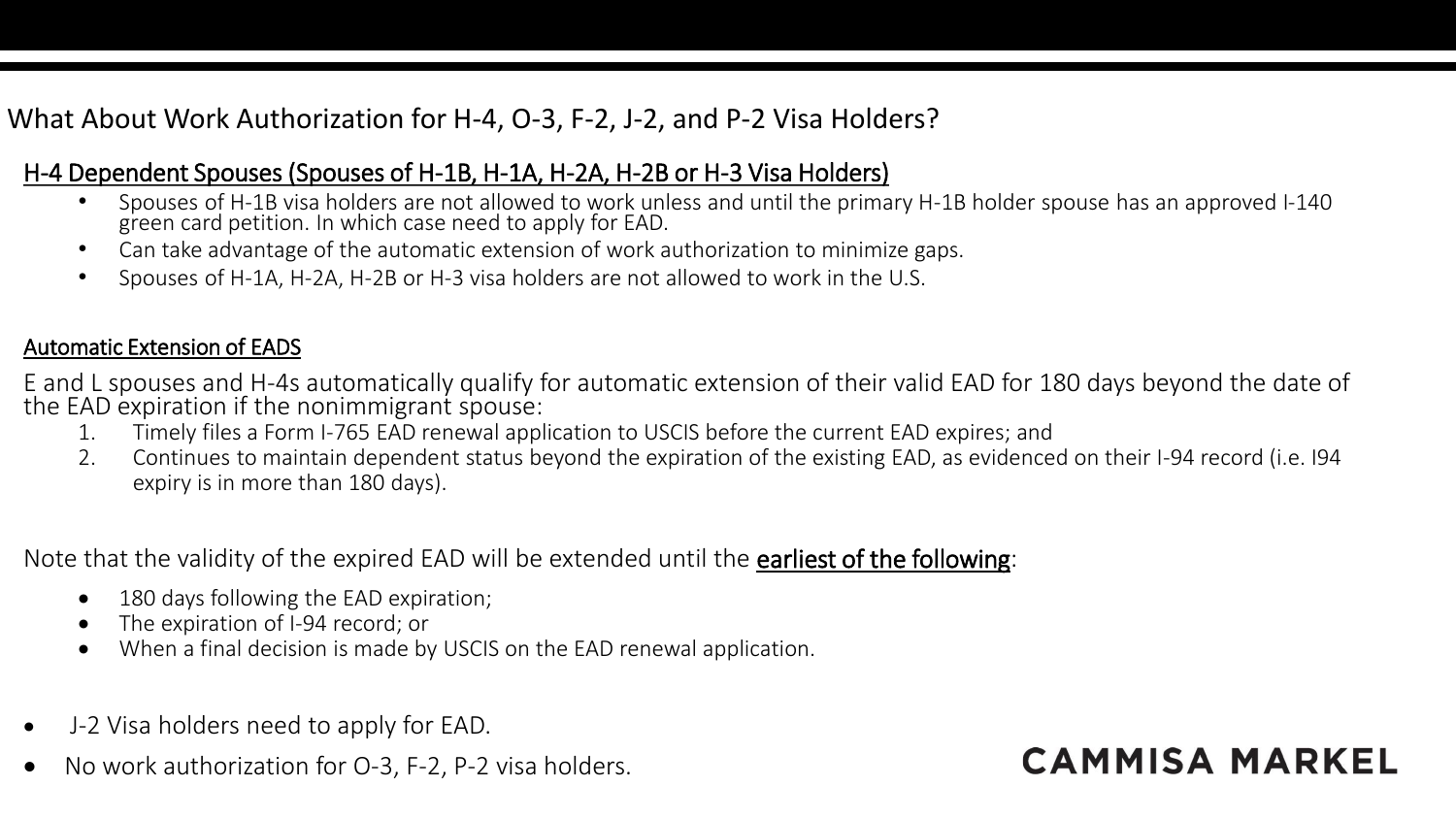### Updated USCIS Guidance on O-1Bs in Motion Picture and Television

#### USCIS Policy Update from January 13, 2022, provides guidance for O-1B MPTV

• O-1B (MPTV) beneficiary has a record of extraordinary achievement in the motion picture and television industry such that he or she has a very high level of accomplishment in the motion picture or television industry evidenced by a degree of skill and recognition significantly above that ordinarily encountered to the extent that the person is recognized as outstanding, notable, or leading in the field.

#### Policy update provides more guidance for internet-based media

- Analysis of whether a production is MPTV:
	- Not MPTV: web materials and self-produced video blogs and social media content generally do not fall into the MPTV category.
	- MPTV: streaming movies, web series, commercials, and other programs with formats that correspond to more traditional motion picture and television productions to generally fall within the MPTV.

#### The updated guidance provides clarity in cases where individuals fall into both categories

"USCIS interprets the eligibility requirements for O-1B (MPTV) to apply if the beneficiary will perform services for motion picture or television productions while in the United States regardless of other prospective services outside the MPTV industry. If, however, an artist's work or appearance on an MPTV production is incidental to their non-MPTV work as an artist, the O-1B (MPTV) classification may not be appropriate, and the person may instead seek classification under O-1B (Arts). "

- TV Hosts and Judges in reality TV: MTPV
- Contestants: Not MPTV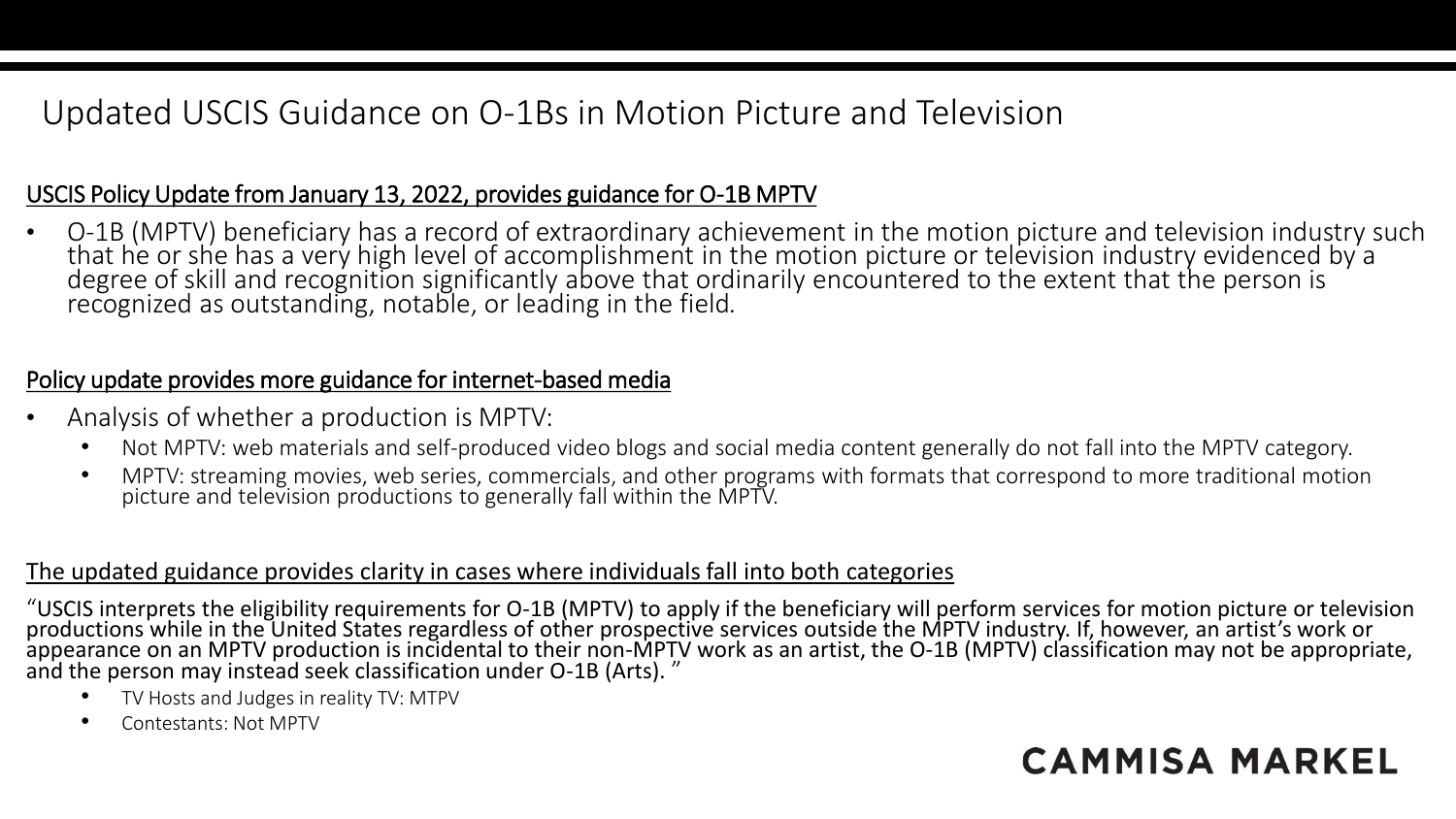### Australian Entry Requirements

- From February 21, 2022, all fully vaccinated visa holders can enter the Australia (includes ETA). Recognized vaccines include: Pfizer, AstraZeneca, Moderna, Johnson & Johnson.
- Australian Travel Checklist:
	- 1. Complete the Digital Passenger Declaration Form (https://covid19.homeaffairs.gov.au/digital-passenger-declaration)
	- 2. Proof of full-vaccination against COVID-19 (vaccination certificate with name, DOB, type of vaccine and date administered).
	- 3. Either 1) Negative COVID-19 PCR or other Nucleic Acid Amplification Test (NAAT) test taken within 3 days before your flight's scheduled departure, OR 2) a medical certificate as proof of a negative Rapid Antigen Test taken under medical supervision within 24 hours before your flight's scheduled departure.
- Unvaccinated Australia citizens and permanent residents will be able to travel to Australia but may be subject to airline passenger and quarantine requirements (requirements vary from state to state).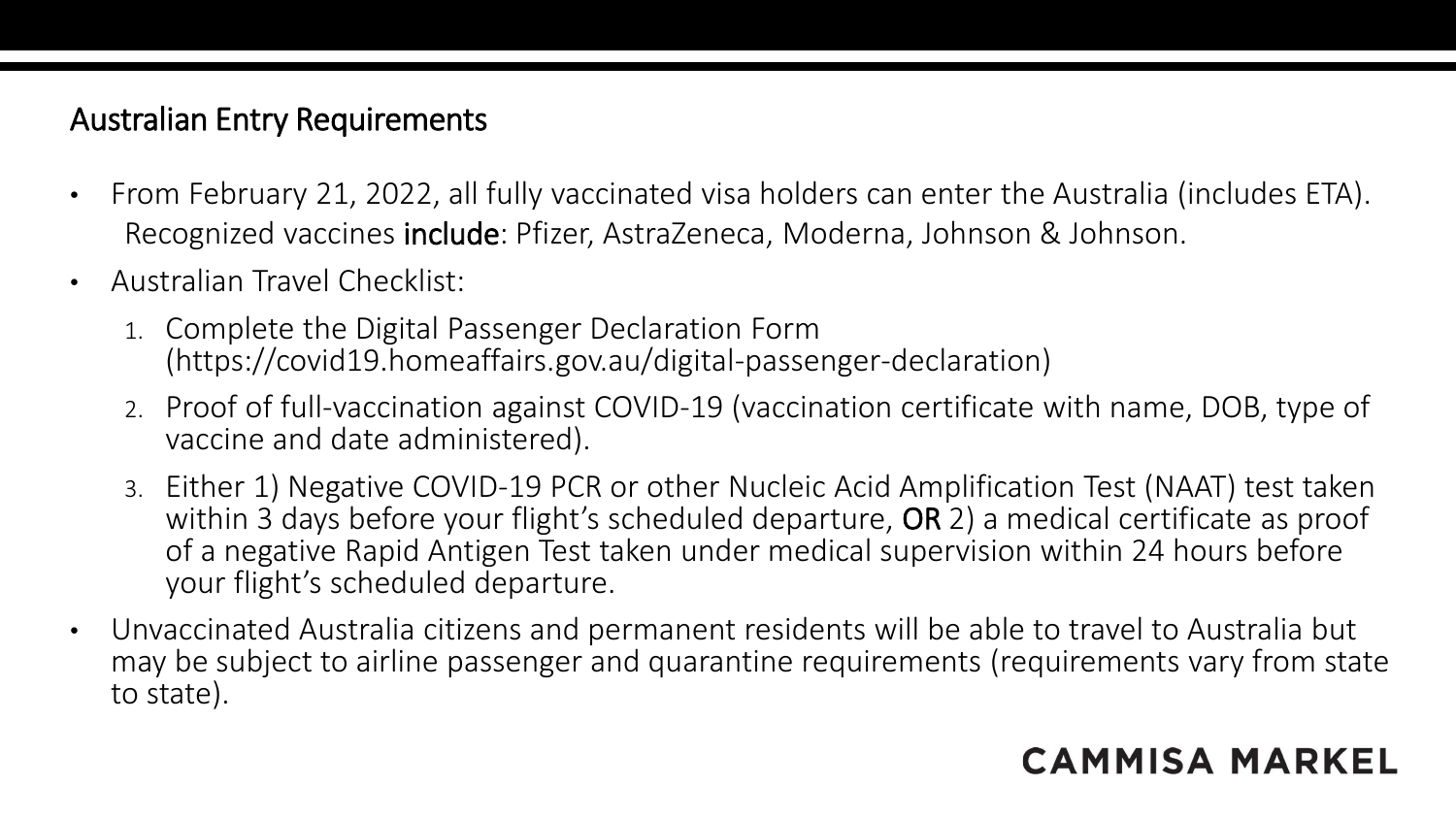### Australian Entry Requirements cont'd

### Check state testing/quarantine requirements for unvaccinated children arriving from overseas

- Queensland: 16 and under treated as fully vaccinated if traveling with vaccinated adult.
- NSW: Under 18 year olds treated as fully vaccinated if travelling with vaccinated adult.
- VIC: If over 12 years and 2 months and have not had two doses of vaccine = need to quarantine for 7 days in accommodation.
- WA: Requires proof of vaccination for all travelers to WA who are eligible to be vaccinated.
- SA: Children 17 years and under traveling with a fully vaccinated parent or guardian are considered fully vaccinated.
- NT: Children 17 years and under are considered fully vaccinated regardless of vaccination status.
- Tas: Children 17 years and under are considered fully vaccinated regardless of vaccination status.
- ACT: Children aged under 12 years and 2 months and are travelling with a fully vaccinated adult over 12 years and 2 months will be considered unvaccinated.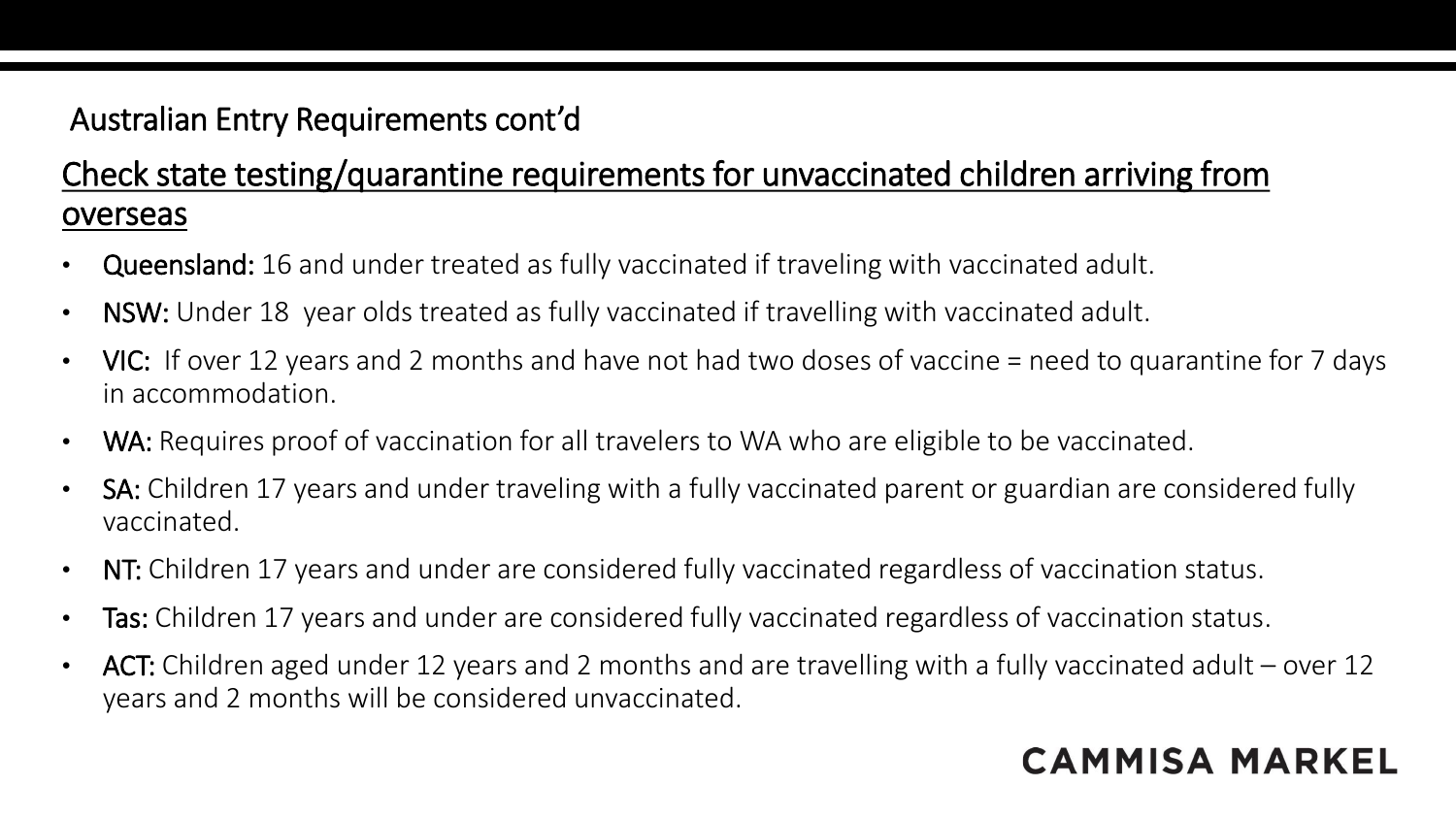### COVID-19 Related US Entry Requirements

- All non-US citizens and LPRs traveling to the US will need to show proof of full vaccination against COVID-19 in order to enter the US
- All travelers are required to present either documentation of a negative rapid or PCR COVID-19 test taken no more than one (1) calendar day before flight to the US or documentation of recovery: meaning written or electronic documentation of recovery from a COVID-19 infection in the form of a positive viral test result taken no more than 90 days before travel and a letter from a licensed healthcare provider or public health official stating that the passenger has been cleared for travel.
- You will not be able to board your flight to the US if you cannot present either documentation of a negative COVID-19 test or documentation of recovery.
- Friendly reminder: Always check the vaccination/testing requirements of your destination.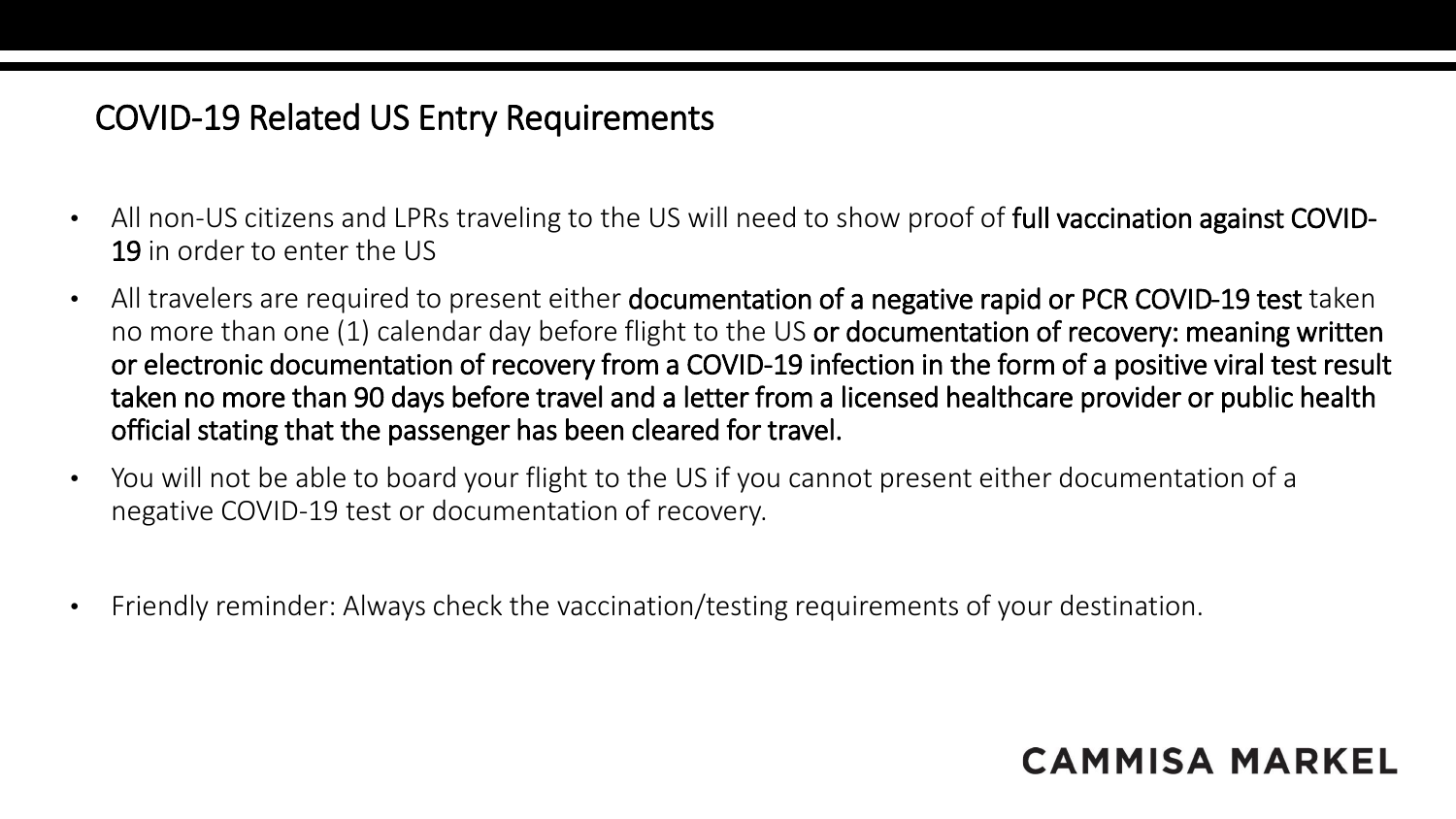# H-1B vs E-3 for Australian Professionals

• Friendly reminder – H-1B 2022-23 registration window closes noon EST on March 18, 2022.

#### Things to consider:

- 1. Immigrant intent and adjustment of status within the US
- 2. Need for frequent overseas travel? (H-1B has advantage during AOS process)
- 3. Does your spouse need work authorization? (esp. non-Australia spouses H-4 no work authorization until I-140 approved)

**CAMMISA MARKEL** 

- 4. Time limit 6 years on H-1B/E-3 can renew indefinitely
- 5. Lottery October start
- 6. Cost (For H-1B)
	- \$460 filing fee
	- \$500 fraud fee
	- ACWIA \$750 <25 employees or \$1500 >25 employees
	- \$2500 premium processing fee
	- Minimum fees =  $$4210 $4960$

#### \* You do not need to switch to H-1B to pursue a Green Card. You CAN adjust to Green Card from E-3.

• Do you have dependent children who are aging out of their dependent status or want to work?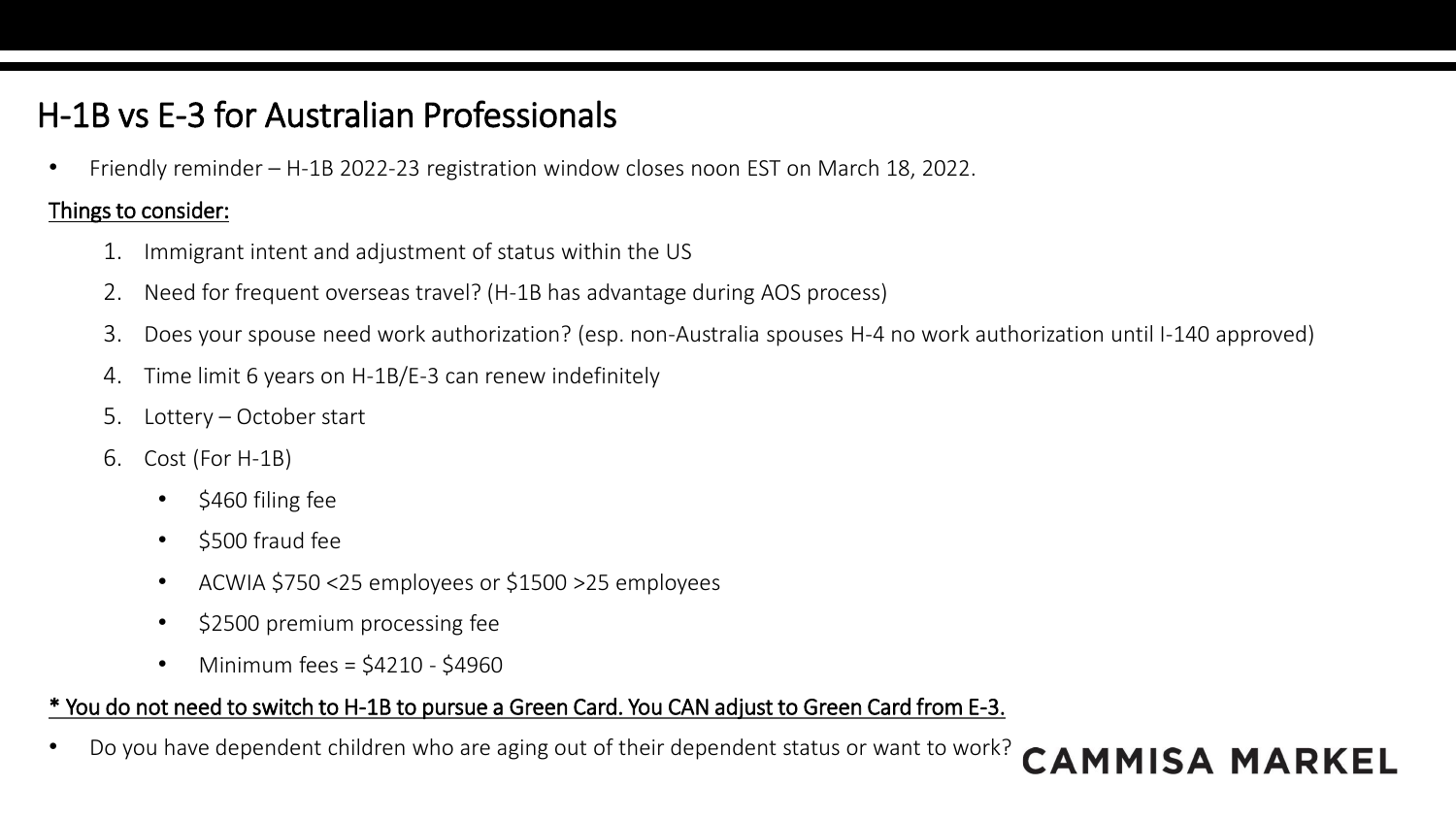### US Visa Consequences of Alcohol-Related Offences

If you have alcohol-related arrests or convictions (i.e. DUI, public intoxication, open container), you may be required to see a panel physician for a medical examination, which can cause delays to your nonimmigrant visa application.

Consulate Officer MUST refer an nonimmigrant visa applicant to a panel physician if:

- Applicant has a single alcohol-related arrest or conviction within the last five years;
- Two or more alcohol-related arrests or convictions within the last ten years; OR
- Any other evidence to suggest you have an alcohol problem.

When renewing:

- If you only have a single alcohol-related arrest or conviction in the last five years and were referred to a panel physical for your previous visa, and have not had a subsequent alcohol related arrest or conviction, you are not required to have another examination.
- If you have two or more alcohol-related arrests or convictions within the last ten years, you must be referred to a panel physical for a medical examination with each new nonimmigrant visa application.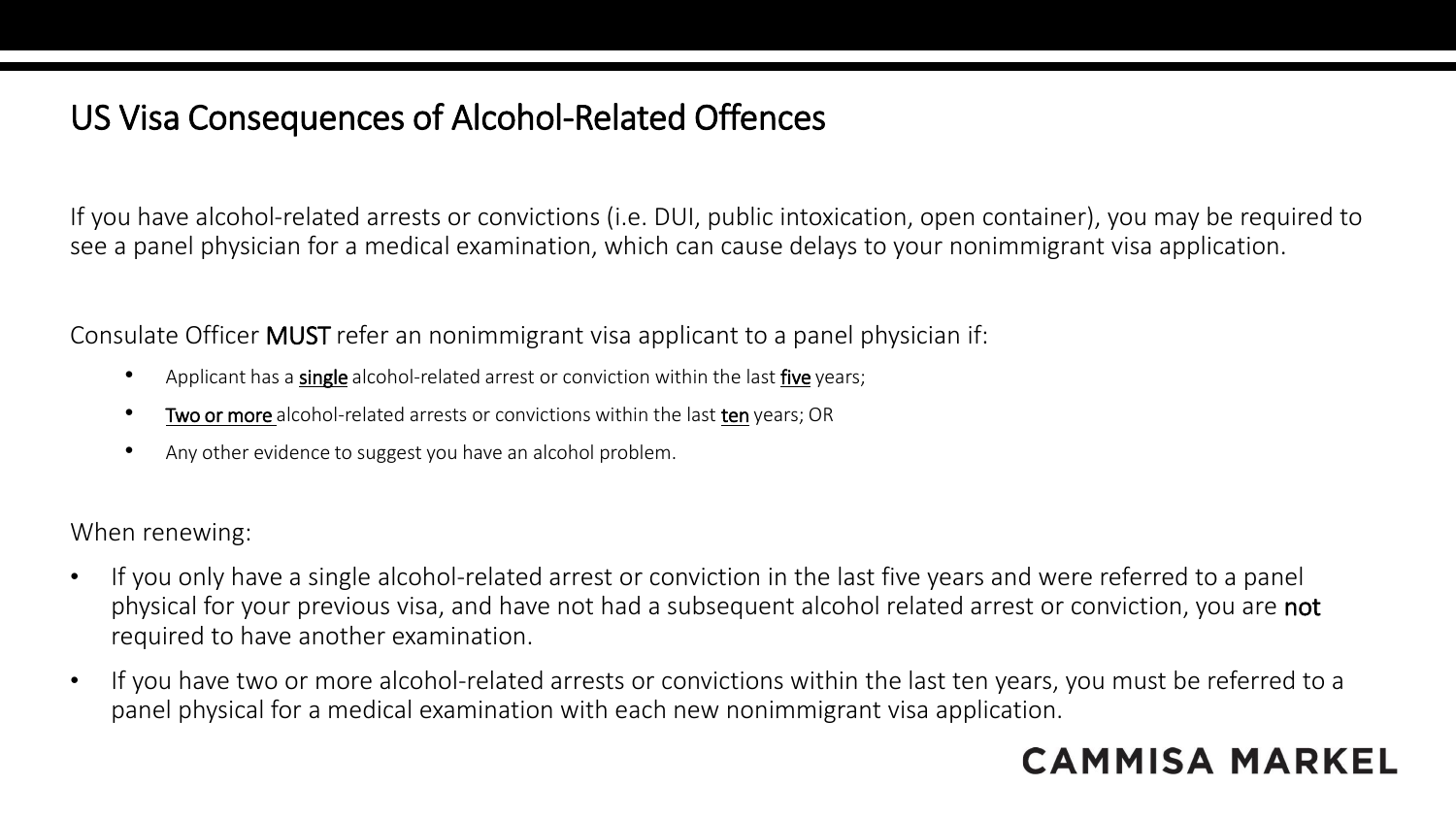# E-3 Visa Processing Times

#### Securing an E-3 Interview in Australia

- Earliest interviews in Sydney and Melbourne are September/October 2022. Perth currently has availability in June 2022. Look to consulates outside of Australia.
- US consulates in Sydney still canceling interviews due to moving locations. April interviews canceled.
- Mail in still a good option (only in Melbourne) process taking 2-3 weeks.
	- Must be renewing visa and only certain visa types can do mail in (i.e. E-1, E-2, blanket L not eligible to do mail in) as of January 2022 first time F, academic J, M, O, P, Q, H-1, H-3, H-4, or non-blanket L can do mail in if qualify.
	- Must be Australian citizen or resident, not have lost passport or changed name, and no arrests.

#### Securing an E-3 Interview Outside of Australia

- Ideally start the process 2 months before your visa expires.
- Find a country that you can enter as an Australian national.
- Check the vaccination/quarantine requirements in that country.
- Ensure you can travel back to the US from that country as an Australian National (or if you are exempt from any travel restrictions).
- Is the consulate in that country accepting Third Country Nationals for visa appointments?
- Are there regular appointments available in the time frame you need/ If so will the regular appointments be honored?
- Will you need an emergency appointment request? If so, do you have a good reason?
- Have been able to get appointments close by (i.e. Canada).

#### In country E-3 I-129 Petition Filed with USCIS

- Can file Premium Processing (\$2500) and get response in 15 days.
- Regular processing taking up 2.5 to 4.5 months for approval.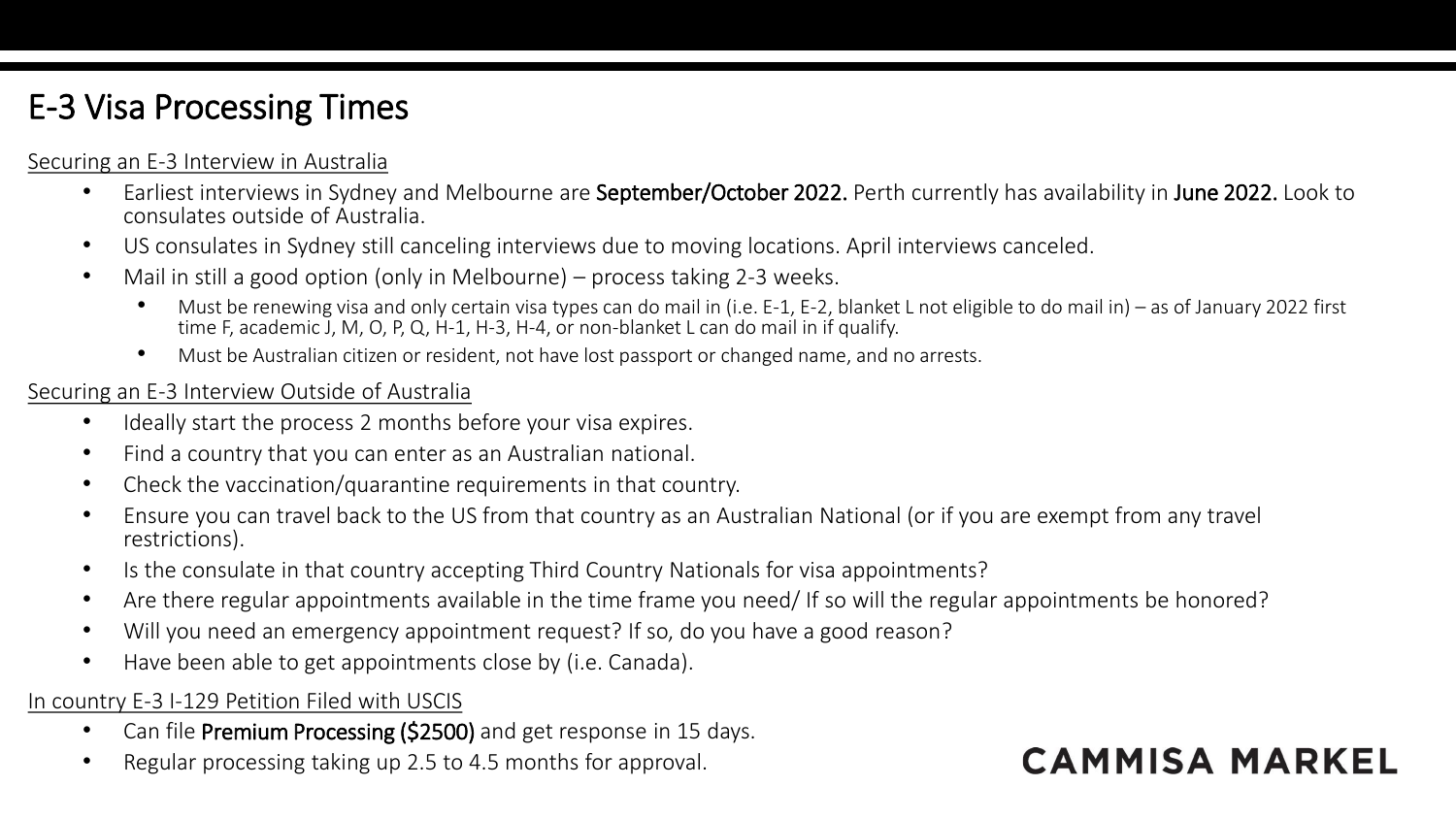### Overview of Green Card and Citizenship Processing Times

#### Processing times depends on where you live

#### **Family-based –**

New York, NY(approx. 8 months – USCIS says 10-33 months), Los Angeles, CA (approx. 8 months USCIS says 9-25 months), Lawrence, MA (approx. 4 months – website says 10-19 months) **:**

|                      |                  | <b>Receive</b> |                   | <b>Biometrics</b>         |                      | Case                  |
|----------------------|------------------|----------------|-------------------|---------------------------|----------------------|-----------------------|
| Name                 | <b>Residence</b> | <b>Date</b>    | <b>Biometrics</b> | Appt                      | <b>EAD/AP Issued</b> | Approved              |
|                      |                  |                |                   |                           | 03/04/2022 (No       |                       |
| <b>RIGHT, Shelby</b> | New York, NY     | 01/25/2022     |                   | 02/05/2022 03/02/2022     |                      | AP) Pending           |
| BOGAN, Sheila        | Lawrence, MA     | 12/08/2021     | 12/18/2021        | $1/12/2022$ N/A           |                      | 03/09/2022            |
|                      | Los Angeles,     |                |                   |                           |                      |                       |
| <b>BANKS, Robyn</b>  | СA               | 11/09/2020     |                   | 06/18/2021 07/13/2021     |                      | 08/11/2021 08/23/2021 |
| <b>FRIED, Petra</b>  | New York, NY     | 06/29/2021     |                   | 08/14/2021 09/08/2021 N/A |                      | 02/02/2022            |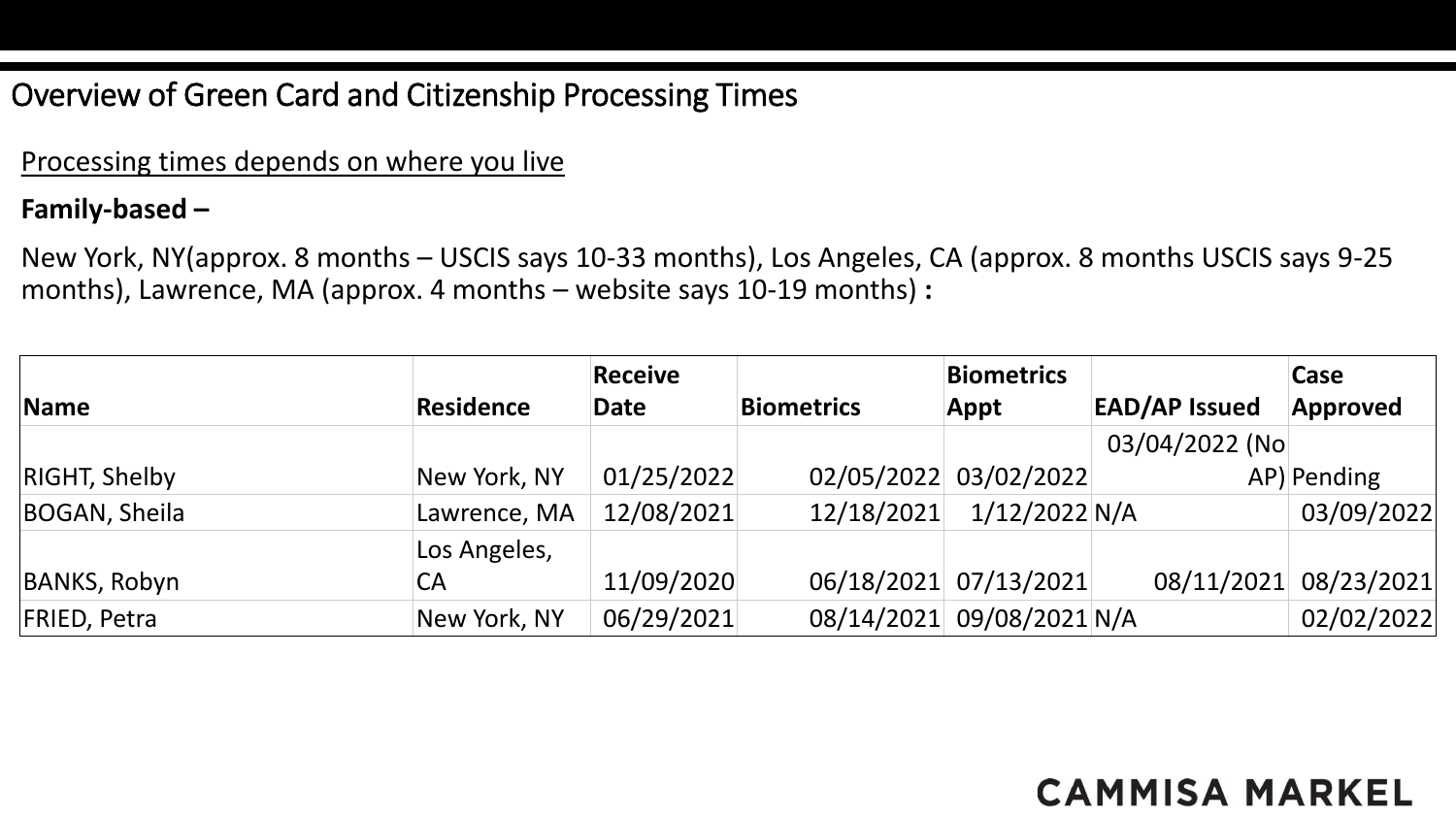### Overview of Green Card and Citizenship Processing Times

Processing times depends on where you live

#### **Employment-based:**

| Name                              | <b>Residence</b> | <b>Receive</b><br><b>Date</b> | <b>Biometrics</b><br><b>Notice</b> | <b>Biometrics</b><br>Appt | <b>EAD/AP Issued</b> | Case<br>Approved |
|-----------------------------------|------------------|-------------------------------|------------------------------------|---------------------------|----------------------|------------------|
| O'SHEA, Rick (EB1 - Executive and |                  |                               |                                    |                           |                      |                  |
| Managers)                         | Houston, TX      | 03/31/2020                    | 07/28/2020                         | 08/10/2020                | 08/18/2020 Pending   |                  |
| SUNG, Sam (EB1 - Extraordinary    | Los Angeles,     |                               |                                    |                           |                      |                  |
| Ability)                          | СA               | 04/30/2021                    | 07/17/2021                         | 08/09/2021 NA             |                      | 08/28/2021       |

• IV Consular Processing Severely backlogged.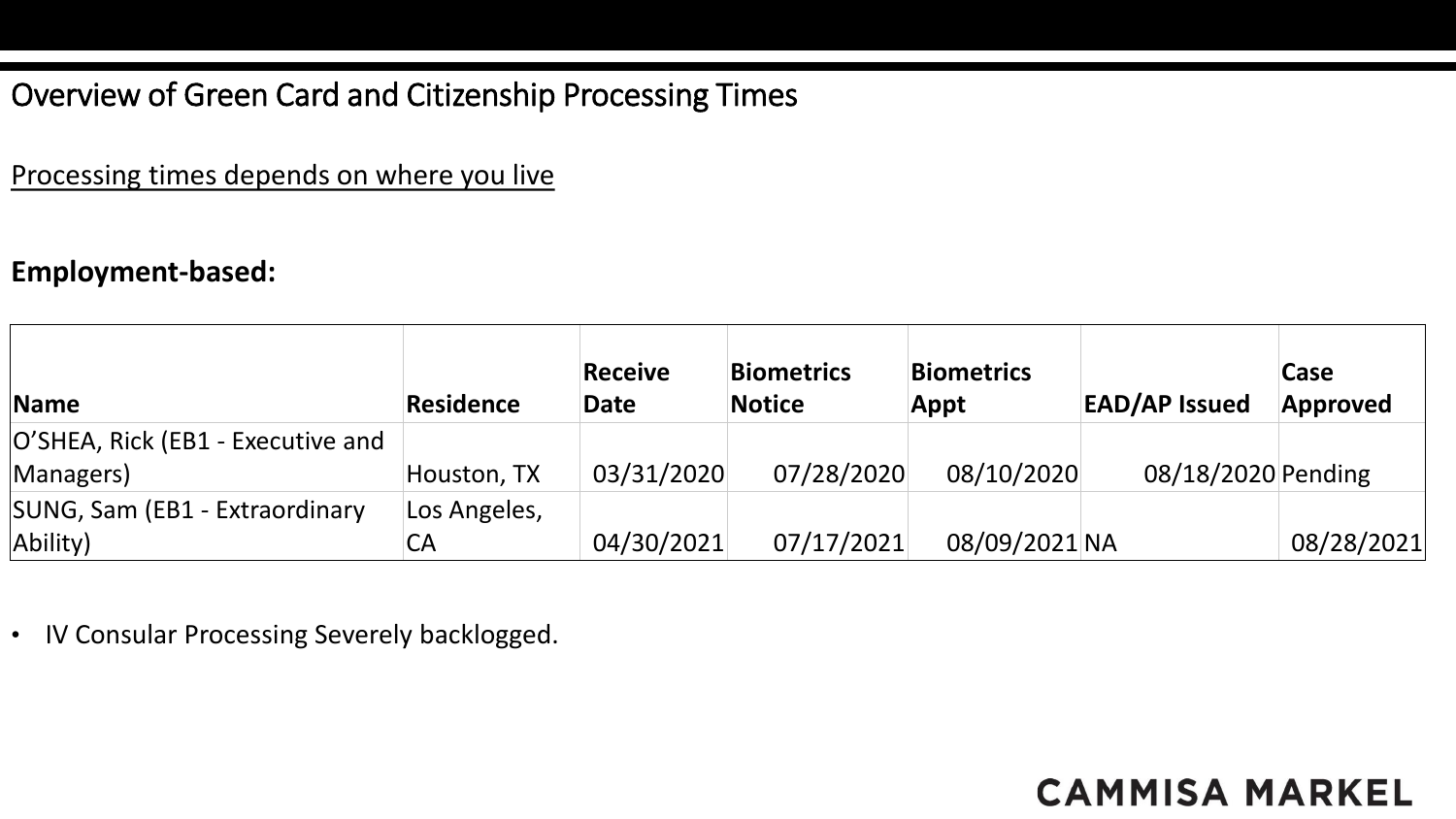### Overview of Green Card and Citizenship Processing Times – cont'd

- N-400 Processing times depends on where you live
- New York, NY (approx. 4 months USCIS says 11-18 months), Santa Clara, CA (approx. 11 months USCIS says 6-18 months), Boston, MA (now approx. 6 months – website says 11-16 months)

| Location        | N-400 Received | <b>Interview Date</b> | <b>Oath Ceremony</b> |
|-----------------|----------------|-----------------------|----------------------|
| New York, NY    | 11/17/2021     | 2/15/2022             | 03/10/2022           |
| Santa Clara, CA | 04/09/2021     | 03/03/2022            | 03/26/2022           |
| Boston, MA      | 10/22/2021     | 03/29/2022 Pending    |                      |
| Boston, MA      | 05/20/2020     | 11/2/2020             | 12/21/2020           |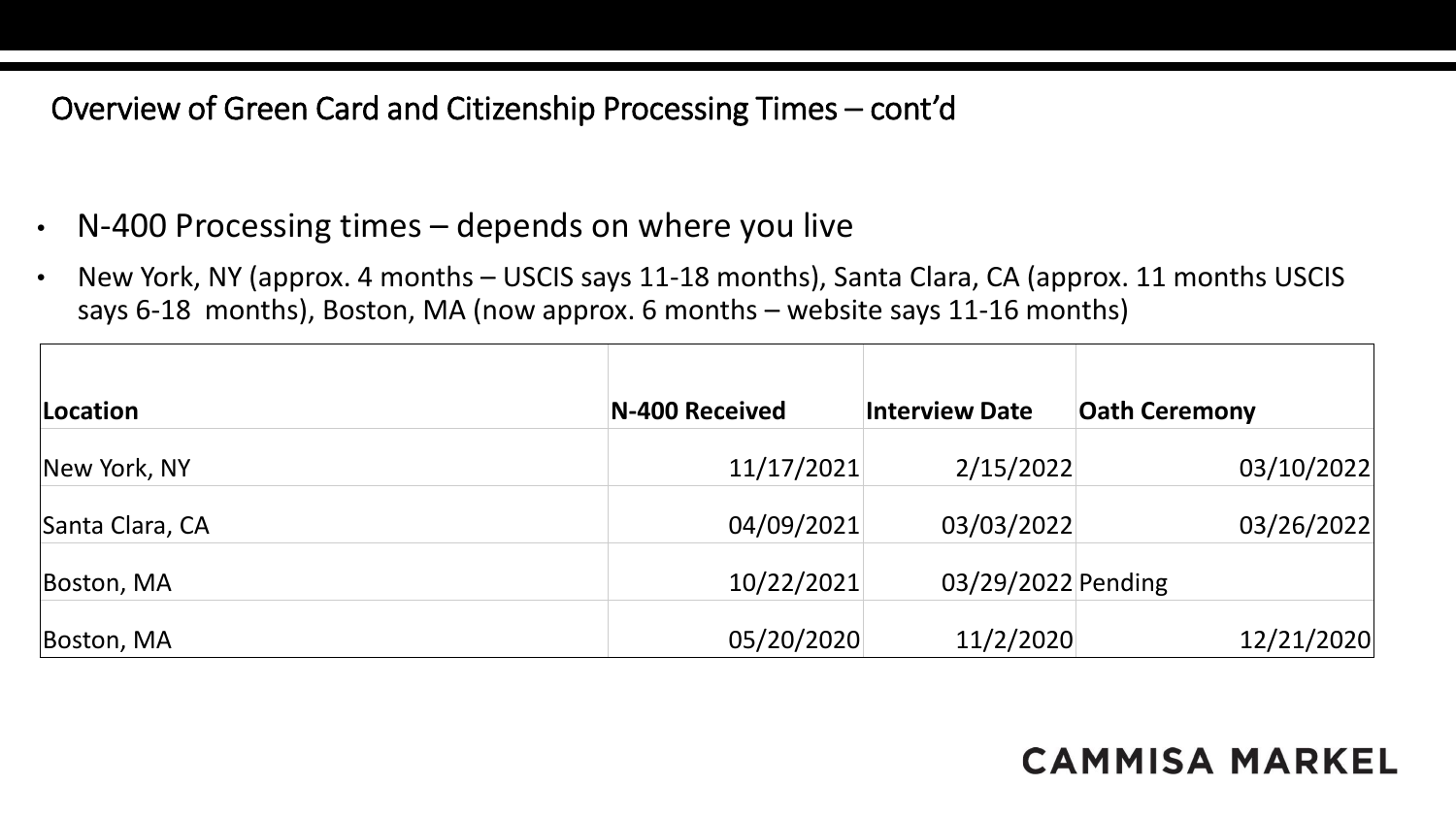# Disclaimer

The information provided in this webinar is intended as guidance on current immigration policy and procedures. It is by no means intended to be used as legal advice for your particular situation. Every individual's situation is different. If you would like our firm's legal advice and a strategy particular to your situation, please reach out to us by email.

A Cammisa Markel case manager can assist you, hold your hand (figuratively, in-line with social distancing) and create a personalized plan for you, whatever your situation might be. Our firm prides itself on working with our clients in ways that serve to reduce any anxiety you may be experiencing, by providing you with a plan of action specifically tailored to your situation, taking into account your unique needs and desires regarding your future in the U.S.